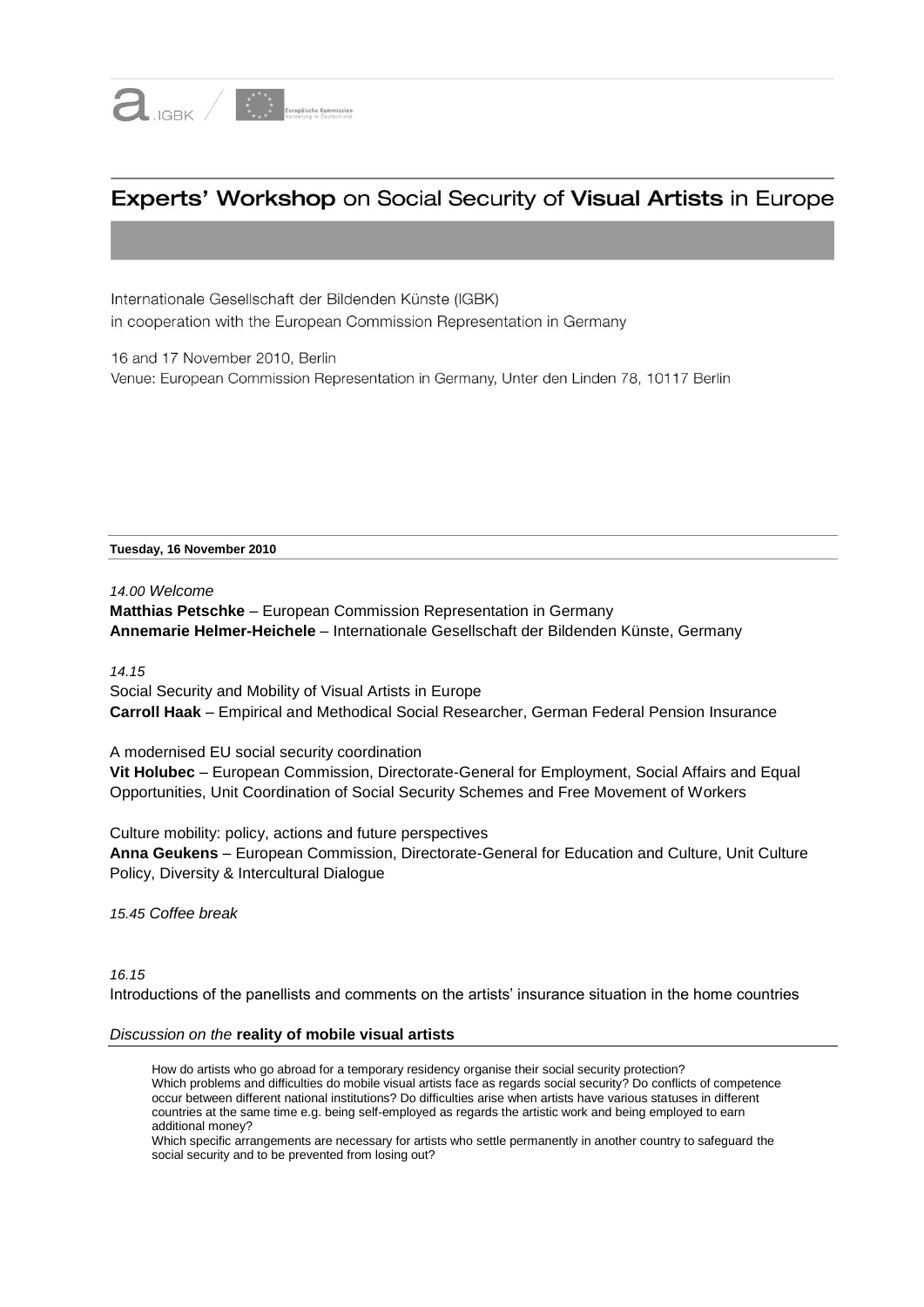*18.00*  Training and practice on European social security coordination **Bernd Schulte** – trESS network / Max Planck Institute for Foreign and International Social Law, Germany

*19.00 Reception*

#### **Wednesday, 17 November 2010**

# *9.30*  Summary of the first day

*9.45*

# *Discussion on* **information for visual artists**

How is the information for artists as regards social security regulations and options organised in the different countries? Does an efficient information policy exist? Who are the information providers / the contact persons? Are applicable EU regulations and changes in regulations sufficiently known? Is there a need for an information

campaign as regards the 'modernised coordination'?

## *10.45*

# *Discussion on the* **solution of difficulties**

How do artists' organisations and insurances respond to existent problems and needs?

How can public authorities help artists' organisations to respond to existing social security problems and needs of mobile visual artists?

Do administrations know sufficiently well the particular mobility patterns of mobile visual artists? Do they respond to their needs? Can conflicts be clarified and solved at short notice? Are administrative procedures burdensome?

#### *11.45 Coffee break*

### *12.15*

# *Discussion on the* **appropriateness of the new social security coordination rules to the reality of mobile visual artists**

Are the new instruments and structured procedures for social security coordination already implemented and in operation? Do they meet artists' needs? What can be done to further improve the situation of mobile visual artists?

*13.15* Conclusion